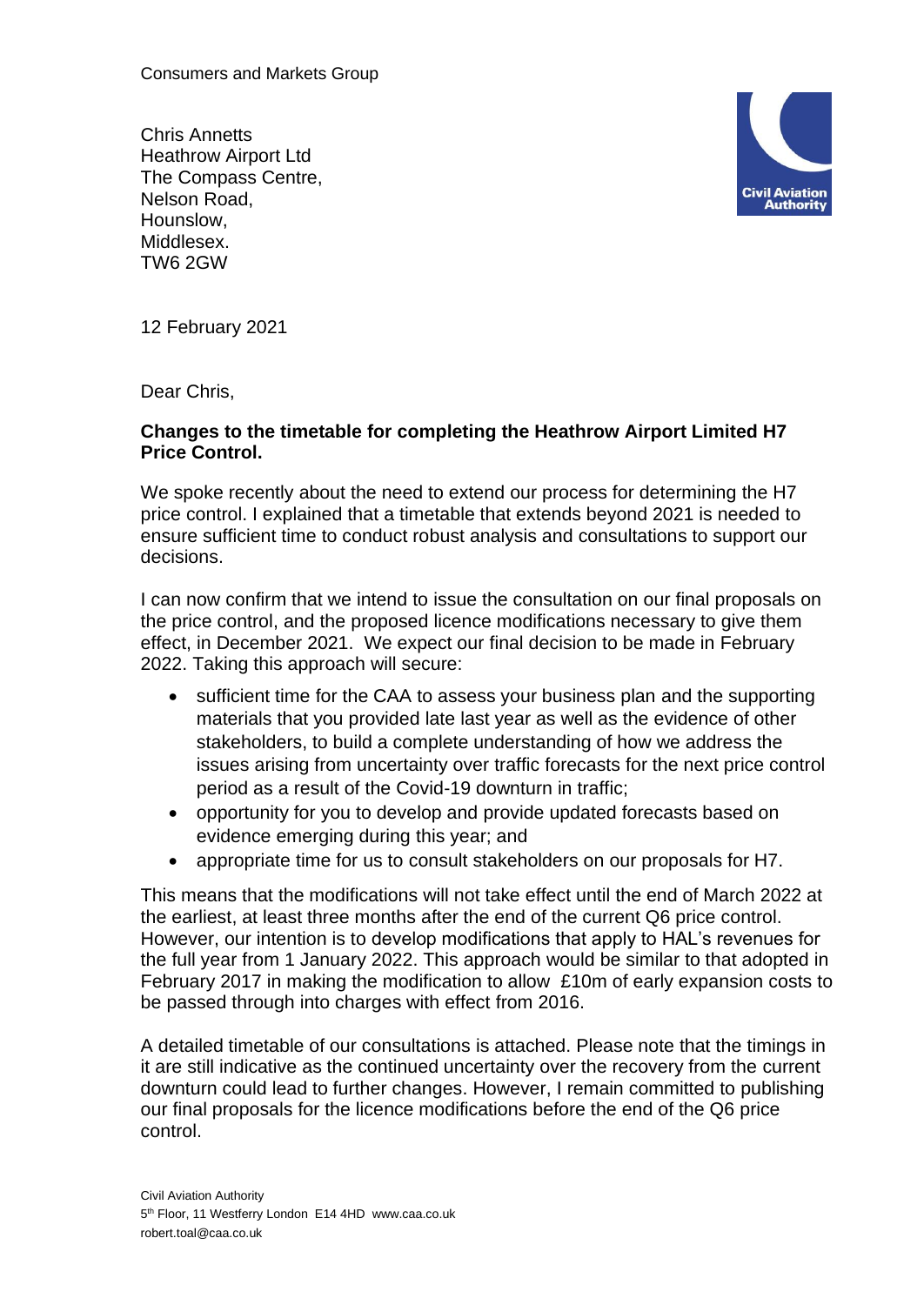You will note that we have built two forecast updates from you into our timetable. We are discussing the format and content of those with you. It is important that these are provided at the right time in order to allow us to maintain the timetable set out in this lettter. The August update, in particular, must be provided in sufficient time to allow stakeholders to assess the information and provide feedback to us as part of their responses to our initial proposals at the end of September. Any delays to this may require us to reconsult before we start the statutory licence modification process, further delaying the process.

The licence under CAA12 will remain in place throughout to avoid any question over HAL's ability to levy charges for the aiport operation services it provides. Therefore, most of the obligations in it will remain in full effect. There may be a disconnect between the final decision on the price control and the annual charge setting process under the Airport Charges Regulations 2011, which you normally run from August to December. However, this would be the case even if we made our final decision in November as originally planned. To address this, the mechanism in the price control condition to allow for corrections within the period (the "k factor") will continue and we consider it to be the appropriate tool for managing this issue.

We will use our regular meetings with you and the airline community to discuss any future updates and will confirm the timetable in the upcoming consultations. In the interests of transparency, I am copying this letter to the airline community representatives and will put a copy on our website.

Yours sincerely

 $25\text{TeV}$ 

**Rob Toal** H7 Programme Director